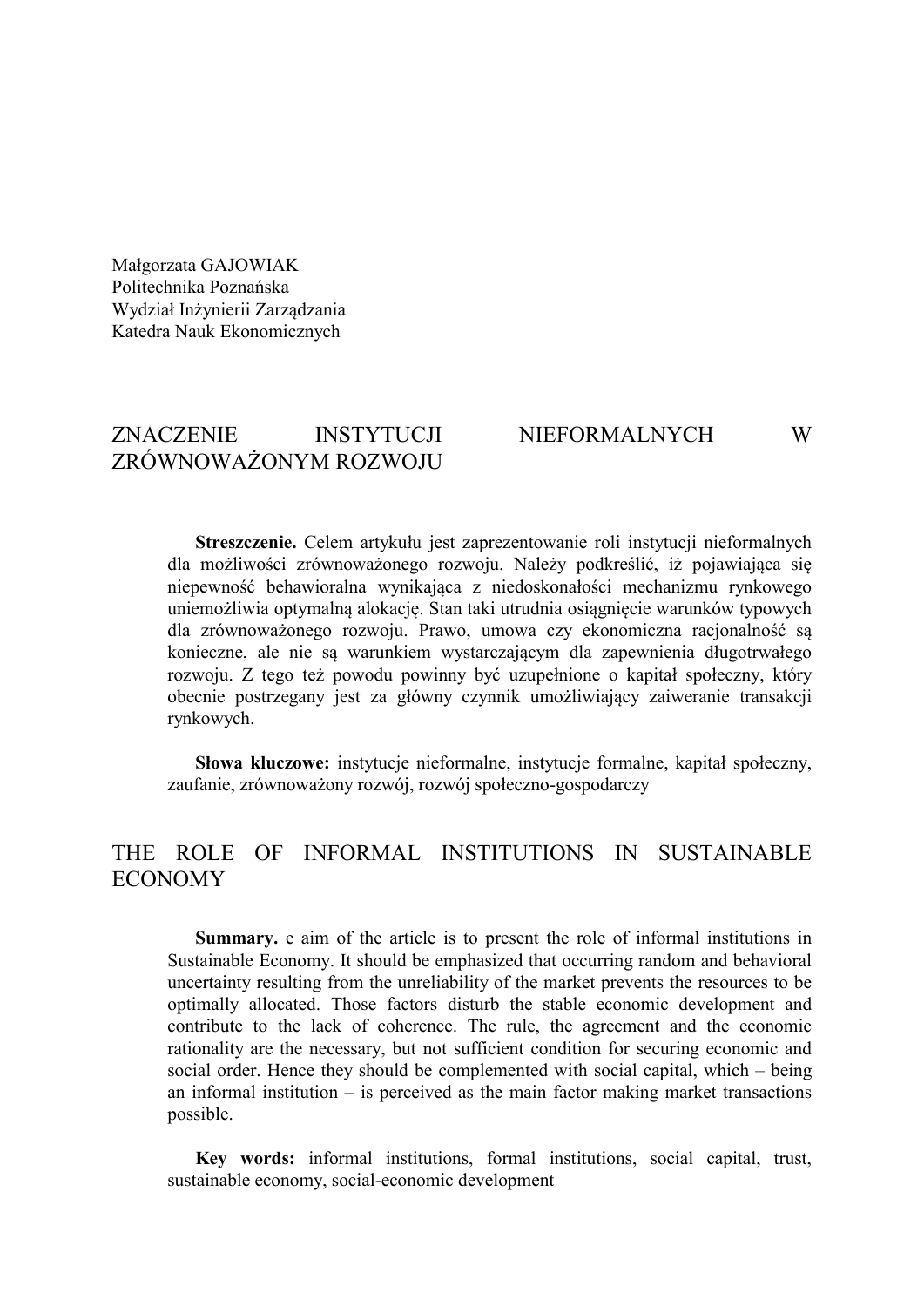## **1. Introduction**

Considerations about proper development of institutions in the process of economic growth have become in recent years, particularly during nowadays global economic crisis, the dominant direction of research. Those thoughts are not only about formal institutions. Though, of course, their role is not to be underestimated, as recalled G.W. Kołodko referring to the history of the Polish road to the market economy. Well, as he stated, "both the collapse in the early 90's and great transitional depression that followed, proved conclusively that onesided orientation towards liberalization (of prices, trade, entry and exit of economic entities) and privatization, neglecting the importance of building the institution for the smooth functioning and development of market economy, cost all of us  $[...]$  a lot"<sup>1</sup>. Now – if it applies to economists or politicians - no one disputes the role of institutions. A word of objection or denial of their importance cannot be even heard from the supporters of the neoliberal approach, who believe in almost perfect "invisible hand of a market", which – in their opinion - is a sufficient instrument to ensure market balance and simultaneously eliminates all the problems and shortcomings of the market. Let us only recall that the institutions were previously treated by them as "black boxes".

The issue is that the economic crisis also highlighted that in the sphere of management are equally important, formal and informal, often even intangible institutions. Building, developing and modificating those informal ones, although it is laborious, because of the long-term process, is necessary also in the aspect of sustainable development, which the concept is a response to the negative consequences of internationalization and globalization process. This concept aims at balancing economic, ecological and social priorities, balancing material and financial capital with social capital which is an informal institution on global, national, regional and on local level.

Therefore, the purpose of this article is to indicate the role of institutions, including in particular the "informal rules of the game" like social capital in sustainable social-economic growth in Poland. Although there is no doubt that formal institutions play a significant role in this process /e.g. property rights, contract enforcement mechanisms and organizations responsible for market transactions/, without building and enforcing basic resources inherent in social relations, it is not possible to accumulate other forms of capitals and reap benefits from them by all participants of social and economic life. Moreover, as aptly observes W. M.

1

<sup>&</sup>lt;sup>1</sup> Kołodko G. W.: Instytucje i polityka a wzrost gospodarczy. "Ekonomista", No. 5, 2004, p. 609-634.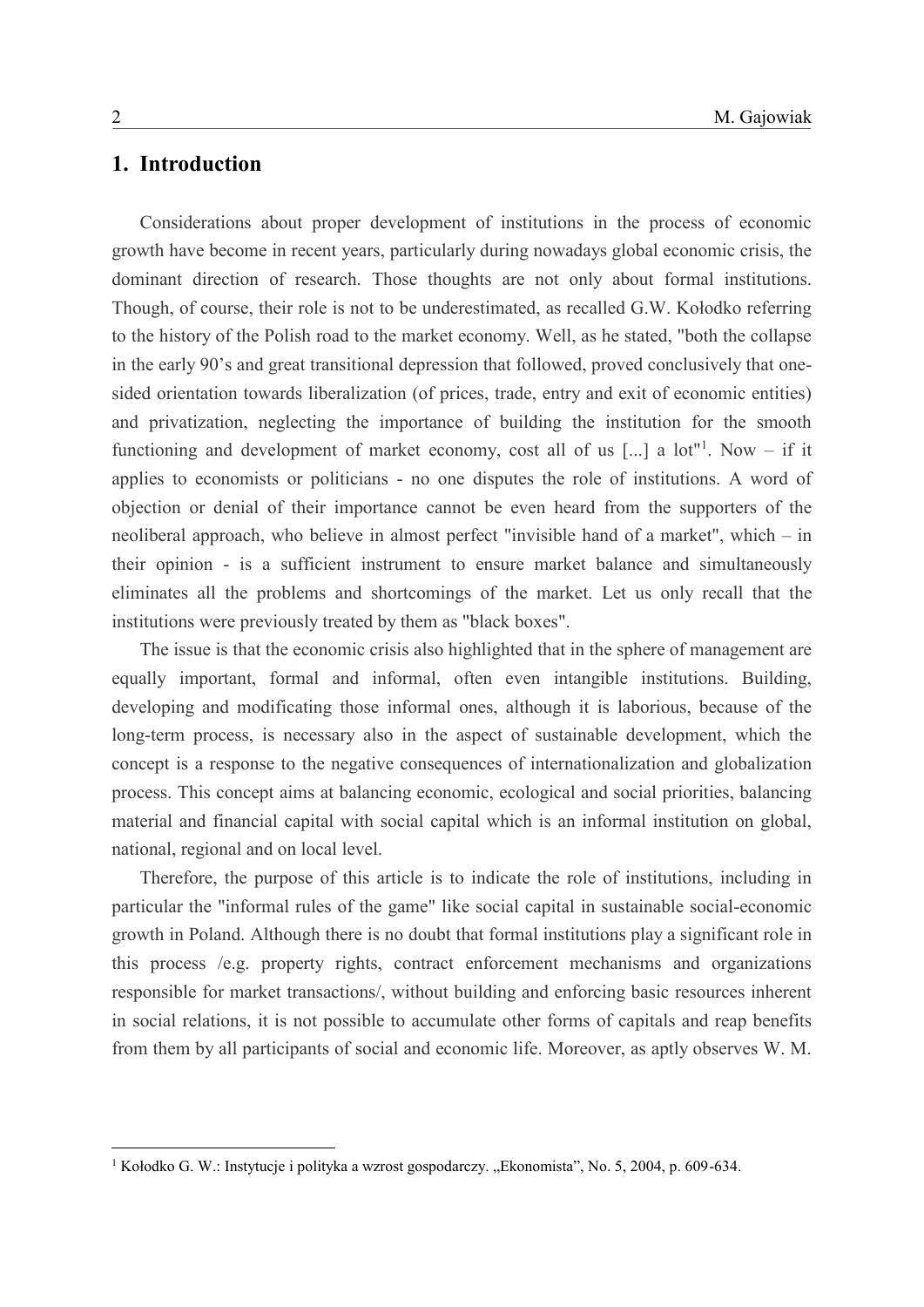<u>.</u>

Orłowski, the quality of the institutional environment is one of the major determinants responsible for the development chances of countries from Central and Eastern Europe<sup>2</sup>.

## **2. Institutions – historical outline, definition and types**

Institutional stream that has developed since the late nineteenth century, in opposition to schools focusing on the classical paradigm, drew close attention to the importance of institutions in the sphere of management and the need for interdisciplinary research (Sobiech-Grabka,  $2010$ <sup>3</sup>. Representatives of this school of thought saw the need to integrate economics with other social sciences, because - in their opinion – one should not artificially isolate the economic phenomena from social ones. Economic sciences should also benefit from the rich achievements of sociology, psychology, organization and management theory, political science or even law. For the first time this approach was presented in the work of T. Veblen called "The theory of enterprise" published in 1904. Institutionalists were convinced that the basic mistake of classics and their later followers is suspending a human being in a vacuum and analyzing only atomistic homo oeconomicus model /so called economic man/. They were convinced that a human being is guided by limited rationality and in this way it behaves like homo sociologicus /social man/, who takes into account not only economic matters, but also habits, emotions or values. As rightly perceives J. Wiśniewski, "[...] going beyond the category of homo oeconomicus is tantamount to accepting the thesis that the economic criteria of rationality are inadequate, so they do not fully reflect the rationality of man acting in economic field"<sup>4</sup> . Social unit has a complex nature and is rooted in a specific environment that determines its behavior. One should not forget that human being is dichotomous, full of contradictions, "and the dichotomy of rational and non-rational, ceremonial human behavior is revealed by the inductive analysis of the economy." In addition, the researcher states that a man is a complicated subject of analysis, because it does not work like a counting machine, which processes the data in order to optimize choices and actions. What's more, the action can also be caused by non-economic factors. One can even indicate here the uncertainty and mistrust, which can lead to limitation of action or even its abandonment, and their occurrence will incur substantial transaction costs. For this reason, T.

<sup>2</sup>Orłowski W. M.: W pogoni za straconym czasem. Wzrost gospodarczy w Europie Środkowo-Wschodniej 1950- 2030. PWE, Warszawa 2010, p. 213.

<sup>3</sup>Sobiech-Grabka K. G.: Współczesne szkoły myślenia ekonomicznego w makroekonomii,[ in:] Skawińska E., Sobiech-Grabka K. G., Nawrot K. A.: Makroekonomia, Teoretyczne i praktyczne aspekty gospodarki rynkowej. PWE, Warszawa 2010, p. 41-42.

<sup>4</sup>Wiśniewski J.: Homo oeconomicus i ograniczenia jego racjonalności, Acta Universitatis Nicolai Copernici No. 295, Toruń 1995, p. 8.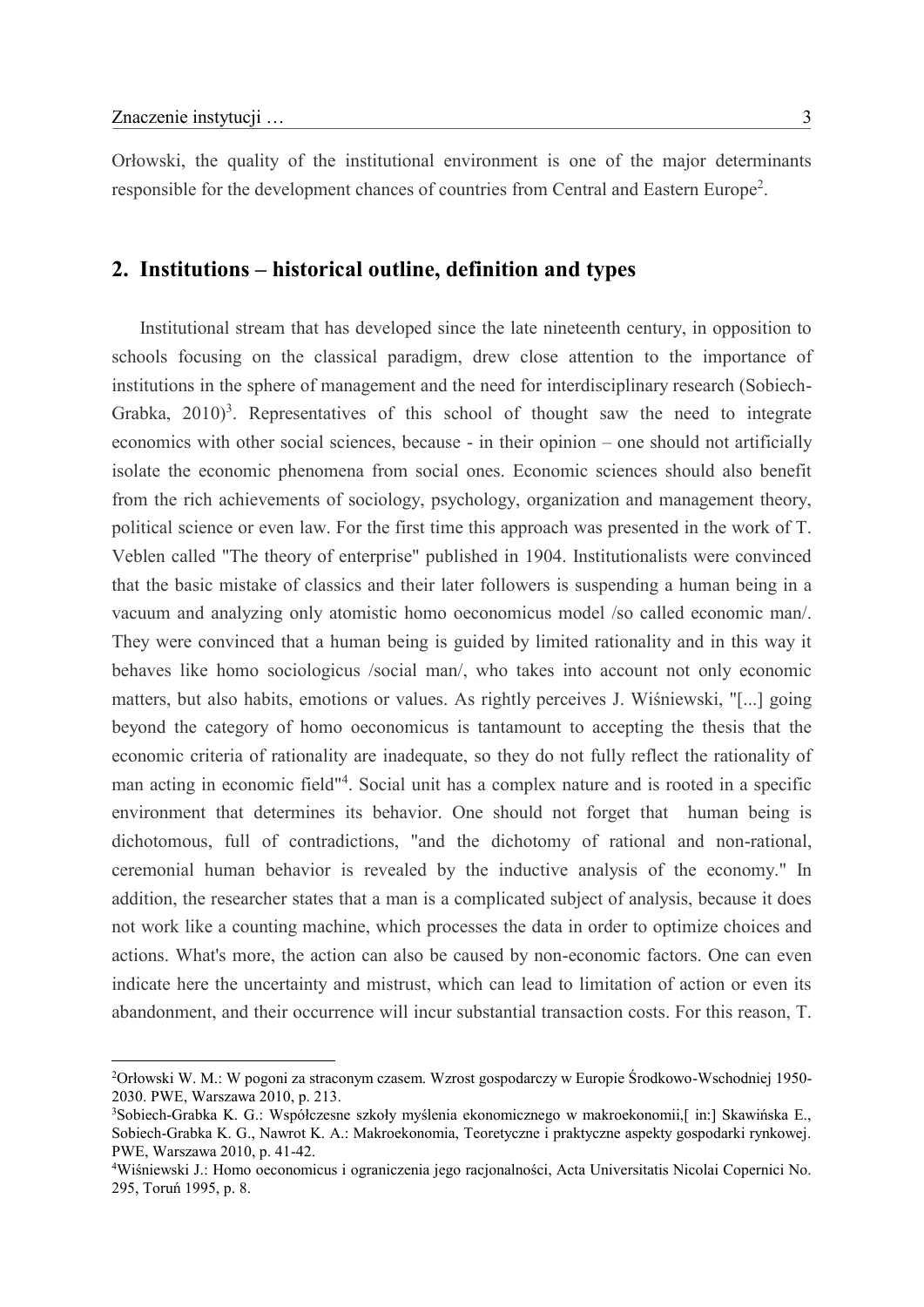Veblen hoped in institutions which are identified with traditions, norms and customs and which are appointed for life, in order to facilitate the functioning of various social groups<sup>5</sup>.

After a period of popularity in the early decades of the twentieth century institutionalism was regarded as a dying stream of economic thought. To increasing interest in this direction contributed after the II World War such researches like J.K. Galbraith and G. Myrald<sup>6</sup>. Those neoinstitiutiolaists were convinced that economics is a science of moral and it cannot ignore evaluation process. The proposal for a synthesis of neoclassical economics and institutionalism gave rise to New Institutional Economics (NIE), in which one can distinguish the following theories: 1) property rights, 2) transaction costs, 3) agency<sup>7</sup>. The figure below presents the schools, which in their deliberations refer to the category of institutions.



Fig. 1. Schools which invoke to institutions

<sup>5</sup> Veblen T.: The Place of Science in Modern Civilisation and Other Essays, New York 1919.

<sup>6</sup> Sobiech-Grabka, op. cit., p. 41-42.

<sup>7</sup>Sobiech K., Woźniak B.: Ekonomia instytucjonalna, [in:] Ratajczak M. (ed.): Współczesne teorie ekonomiczne. Wydawnictwo Akademii Ekonomicznej w Poznaniu, Poznań 2005, p. 133-34.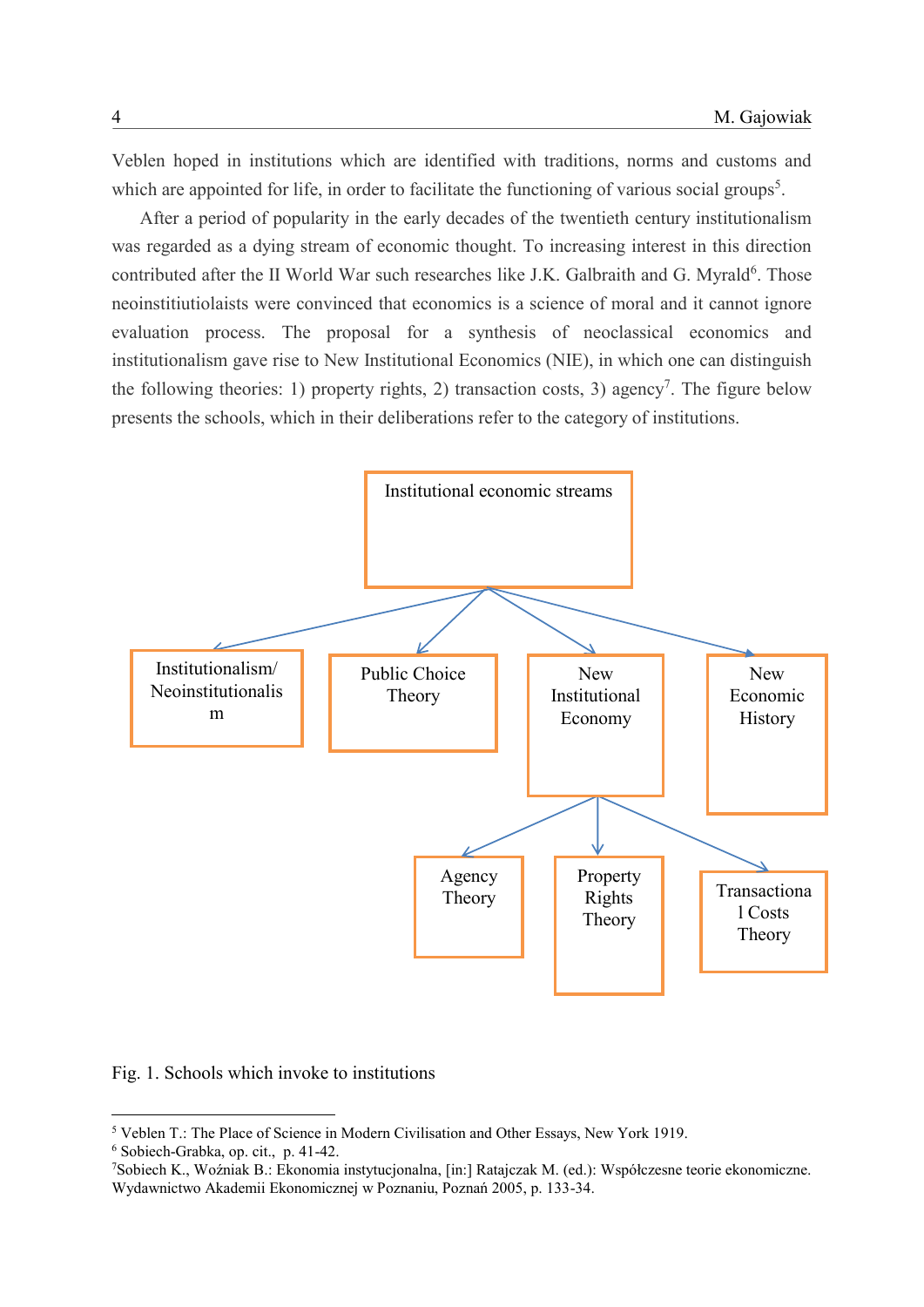Rys.1. Szkoły nurtu instytucjonalnego

Source: Sobiech K., Woźniak B.: Ekonomia instytucjonalna, [in:] Ratajczak M. (ed.): Współczesne teorie ekonomiczne. Wydawnictwo Akademii Ekonomicznej w Poznaniu, Poznań 2005, p. 133-34.

Although institutional stream has failedd to create a compact theory, its merit is a "revival of discussion on the fundamental issues of economics: its subject, relation between economy and society or the importance of institutions in the processes of management. Institutionalizm also created the basis for the integration of social sciences in relation to economic processes"<sup>8</sup>.

It should also be noted that during the development of this stream its representatives proposed various definitions of the institution. Today, however, most researchers refer to this presented by D. North (NIE representative). In his meaning institutions are "constraints that shape the political, economic and social interactions. They contain both informal constraints sanctions, taboos, customs, traditions or rules of conduct - the formal rules - constitution, law, property rights<sup>19</sup> (North, 1994). This definition highlights that both formal and informal institutions are a kind of constraints that govern the economic, social and political relations. The following table presents the basic division of the institutions.

Table 1

|                     | political (judicial) rules                 |
|---------------------|--------------------------------------------|
|                     | economic rules that define property rights |
| <b>Formal rules</b> | contracts                                  |
|                     | conventions                                |
| Informal rules      | norms of behavior                          |
|                     | self-liberate codes of behavior            |

Types of institutions

Source: D.C. North, The Process of Economic Change, UNU/WIDER, March 1997, p. 7.

It should be also noted here that formal institutions are the subject of conscious and rational change, mainly because of a legislative nature due to the relatively easy way in which they can be identified and explored - the formal rules or systems of rules control behaviors or restrict them. In turn, these informal rules are recognized by the community and form a part of cultural heritage. As D. Kuder adds, "the criterion of division into these two

1

<sup>8</sup> Ibidem.

<sup>9</sup> North D. C.: Economic Performance Through Time, American Economic Review, No 84/1994, p. 359-368.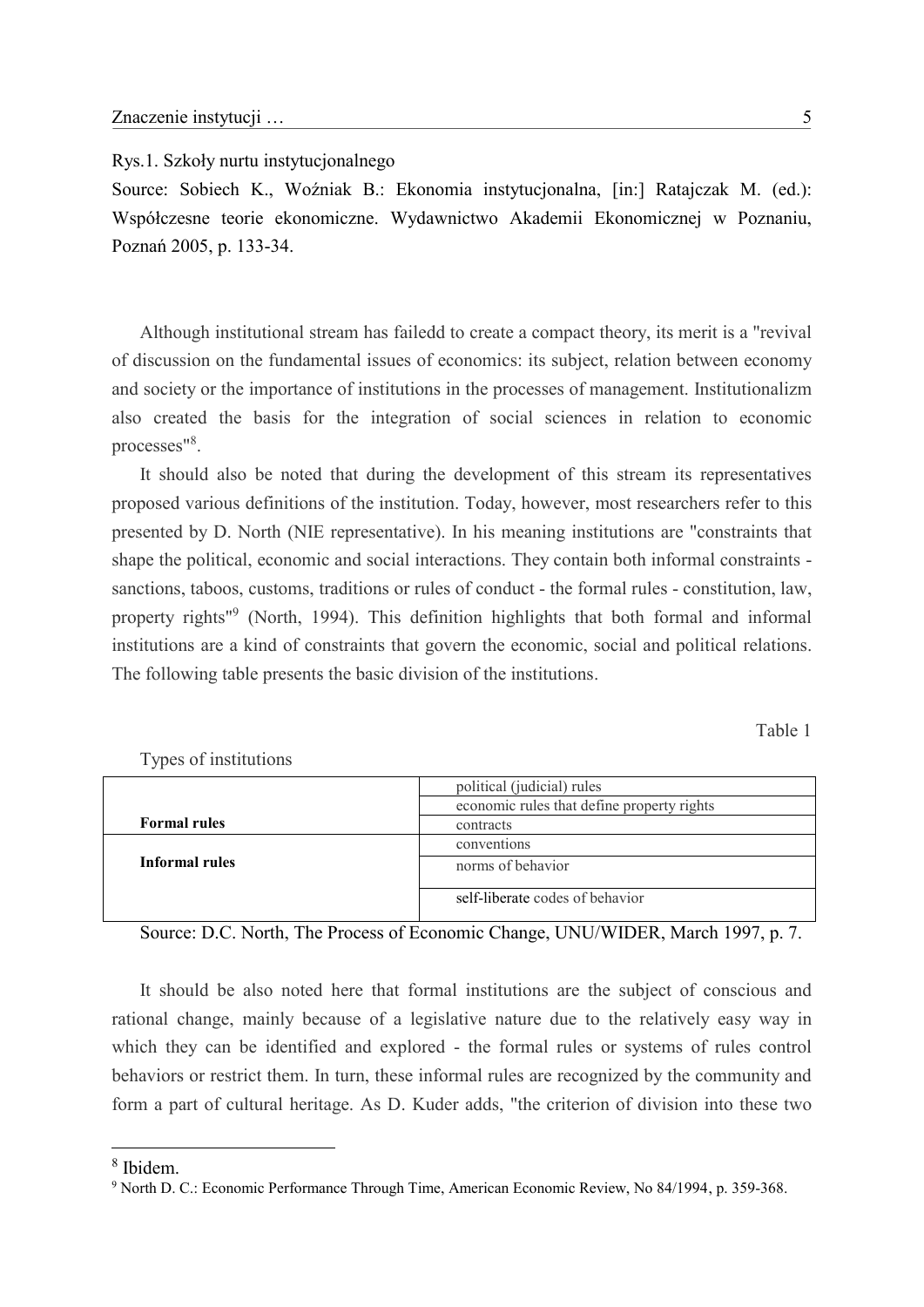categories - formal and informal institutions - is a record of rules: if institutions are saved and written, their goal is to facilitate transactions between individuals; unsaved extend the swap of transactions through that they increase or modify scope of application of formal rules. Formal institutions have a much greater variability than informal ones. It should be emphasized, that there must be a correspondence between the formal and informal institutions in the economy, since its absence leads to corruption, insecurity and serious disturbances in sustainability"<sup>10</sup>.

#### **3. Social capital as informal institution**

It is worth noticing that on the basis of the above division of institutions one may say that the resource of such values like trust, credibility or loyalty inherent in social relations, commonly identified with the social capital is permanently inscribed in the institutional mainstream. There it is no doubt that social capital can be identify with informal norms which control behavior of actors. In addition, it plays a role of the binder, which connects institutions in such a way that they together form a functional whole. Social capital is the common good, in fact it reduces the uncertainty inherent in all economic transactions. One may recall here that New Institutional Economics assumes that "good" institutions are those which form the structure of incentives to reduce the uncertainty in the economic sphere and support market, thereby reducing transaction costs generate better economic results<sup>11</sup>. It is undoubtly that without social capital, the reproduction of interaction requires incurring transaction costs, so continued investments to coordinate the independent decision of participants in the exchange market. Due to social capital, costs that are saved can be allocated for investment purposes. In this way social capital get the obvious economic connotation. On the below picture the influence of social capital on the level of transactional costs is shown.

<sup>&</sup>lt;sup>10</sup> Kuder, D.: Instytucje wspierające wzrost gospodarczy w wymiarze teoretycznym, [in:] Kopycińska D. (ed.): Polityka ekonomiczna państwa we współczesnych systemach gospodarczych. Wydawnictwo Print Group, Szczecin 2008, p. 55-64.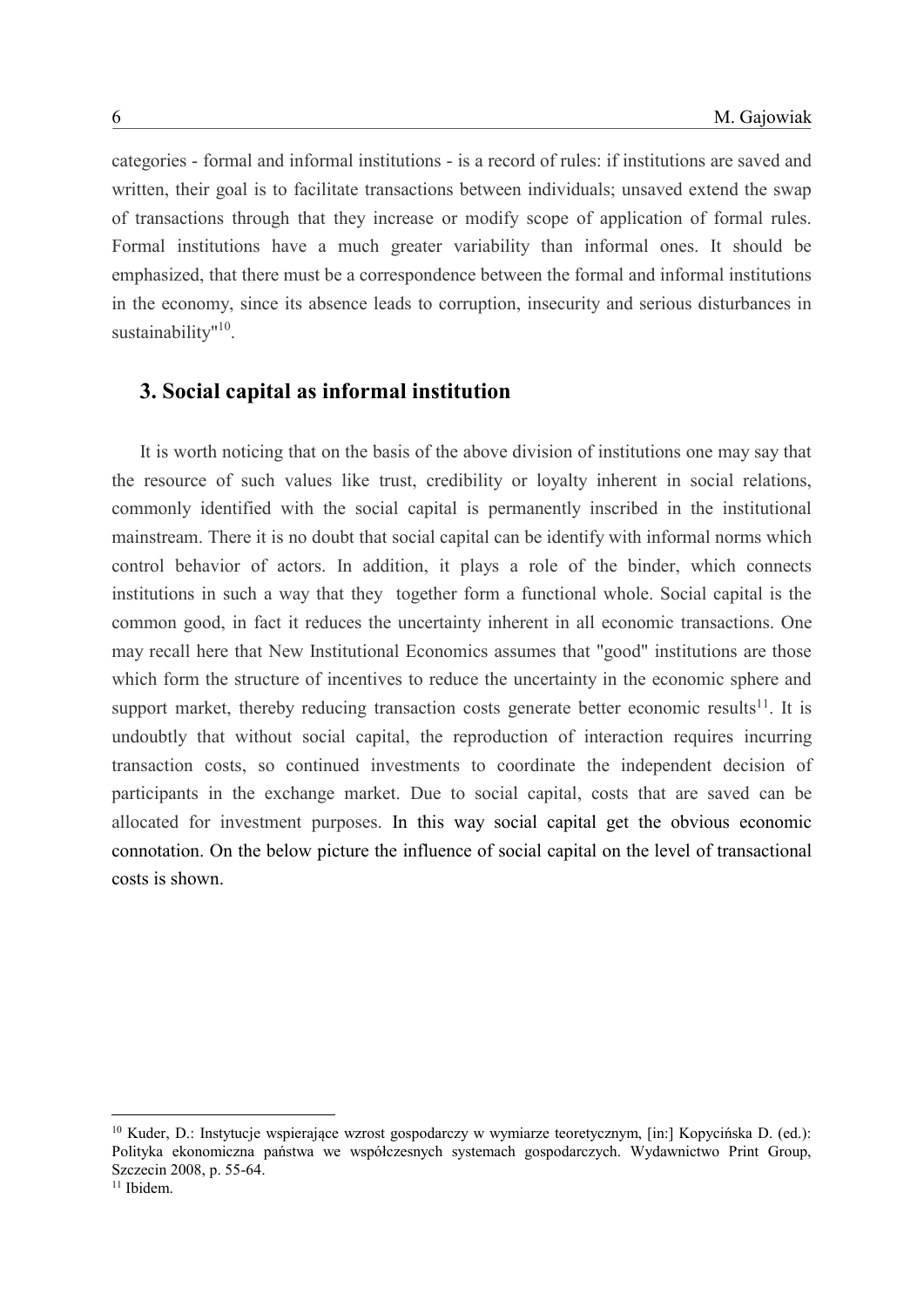

Fig. 2. The impact of institutions on the level of transaction costs

Rys.2. Wpływ instytucji na poziom kosztów transakcyjnych

Source: Horodecka A.: Instytucjonalizm i podejście instytucjonalne do polityki gospodarczej. "Polityka Gospodarcza", No. 5-6, 2002, p. 132.

It should be also noted that social capital is not usually included in the set of assumptions of homo oeconomicus model. Indeed, this model ignores transaction costs. This means that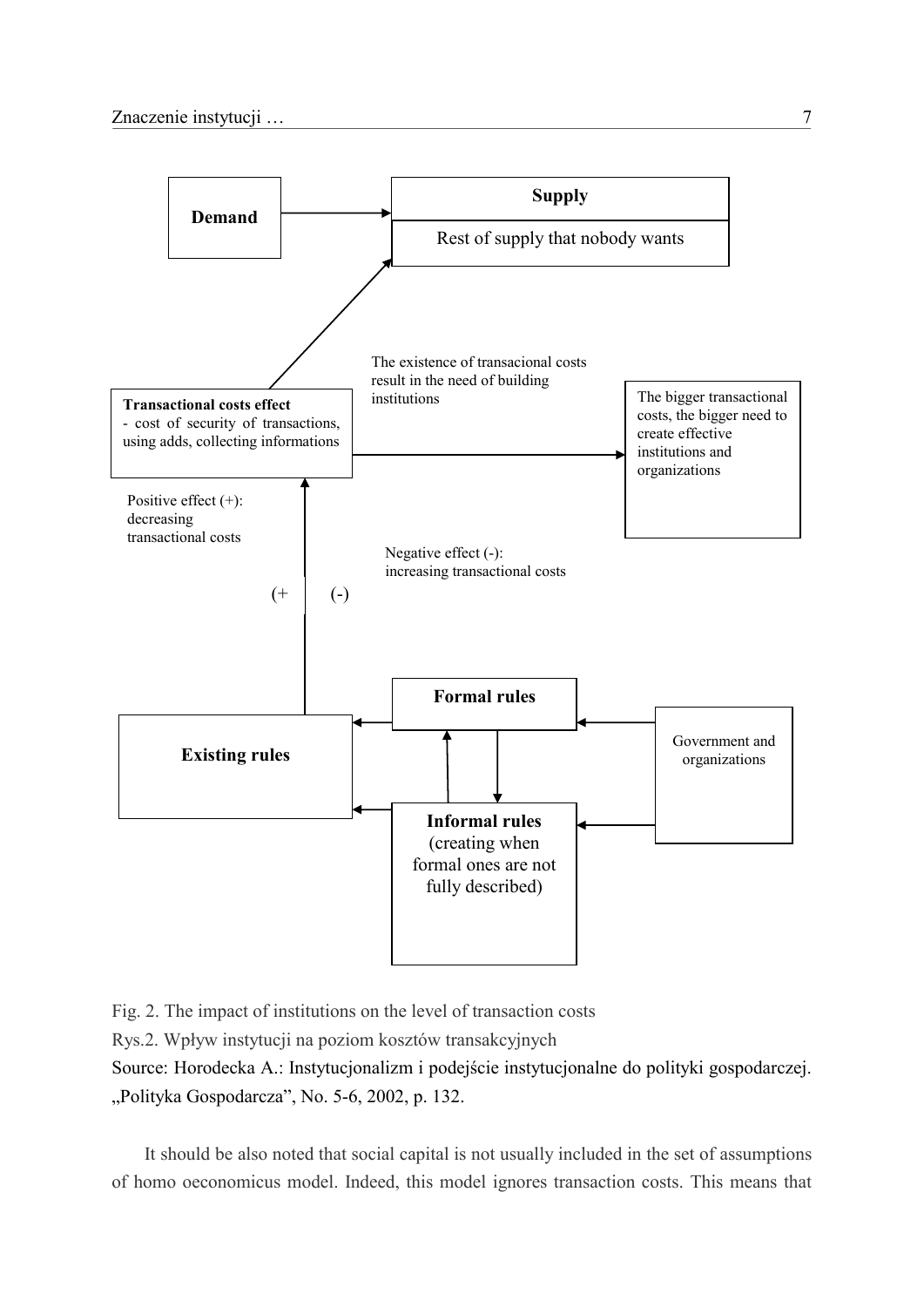the classical concept of the invisible hand as a tool to maximize social welfare should be complemented by the existence of social capital. So taken by the classics the assumption of perfectly operating market mechanism, which always leads to balance, is insufficient to regulate collective action. One may say here that care about self-interest - which is one of the basic assumption of homo oeconomicus model - is not a sufficient condition for the coordination of individual's social action. James Coleman points out that "only under conditions of far-reaching consensus an action arises spontaneously from individual person's purposes. In any other situation, spontaneous activity does not occur, because at least one person wants something else" <sup>12</sup>. Moreover, if man is not sure of partner behavior, he will avoid working with others even if he expects the benefits from  $it^{13}$ .

Having imperfect knowledge about the market where the conditions are different from those based in idealized model of perfect competition, as well as maintaining a potential partner or competitor, is determined by the decisions of individuals. Uncertainty of "other side" action may limit the scope of cooperation or provoke a worse choice of solutions. Therefore, to cooperate in the absence of certainty is only possible when one will get trust, so the key resource of social capital. As it is noted by P. Dasgupta, "trust [...] is the correct prediction of the activities of other people that have an impact on the operation of the unit in a situation when the choice of action must be made before it will be possible to observe the actions of others"<sup>14</sup>. In a situation where we need to take action despite the uncertainties and risks occurring, trust comes at the forefront. This value becomes the elementary strategy of coping with uncertainty and inability to control the future. It can be regarded as a simplifying strategy that allows individuals to adapt to a complex social environment, and thus benefits from a wider pool of possibilities<sup>15</sup>. Trust is necessary, when we are dealing with ignorance whether in the field of technical expertise, or the thoughts and intentions of others. Though ignorance is in fact always opens the field for skepticism, or at least caution, which may restrict farming activities in the sphere of management. As rightly concludes A. Giddens, trust is "a device by which we cope with the freedom of others, but the first condition for the existence of trust is not a lack of power, but the lack of full information"<sup>16</sup>. Therefore, one can say that social capital, including trust, determine the scope and manner of operation of the market and is a prerequisite for the occurrence of market exchange. As an informal institution it is at the same time a kind of regulator of social relations that determines human behavior,

<sup>12</sup> Coleman, J.S.: Podstawy decyzji zbiorowych, [in:] Kempy, M., Szmatka, J.: Współczesne Teorie Wymiany Społecznej. PWN, Warszawa 1992, p. 345.

<sup>13</sup> Ibidem.

<sup>&</sup>lt;sup>14</sup> Dasgupta, P.: Trust as a commodity, [in:] Gambetta D. G. (ed.): Trust: Making and Breaking Cooperative Relations. Basil Blackwell, New York 1988, p. 51.

<sup>&</sup>lt;sup>15</sup> Earle T. C., Cvetkovich G. T.: Social trust: Toward a cosmopolitan society. Praeger, Westport 1995, p. 38.

<sup>16</sup> Giddens A.: Konsekwencje nowoczesności. Wydawnictwo Uniwersytetu Jagiellońskiego, Kraków 2008, p. 6.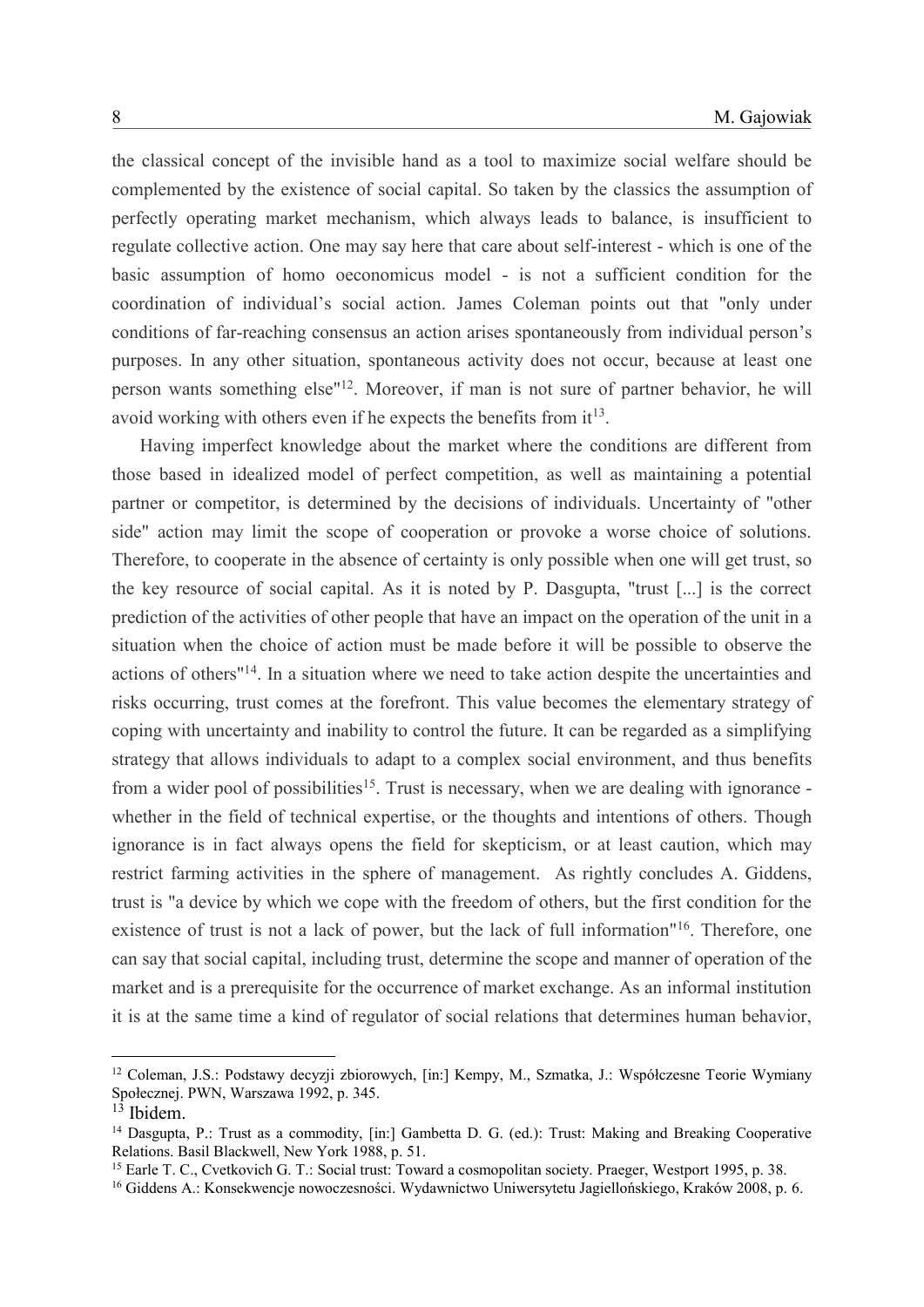both at the level of individual and group activity. Activities undertaken in the economic, social or cultural life. This informal institution is one of the main factors of creation, operation and improvement of social order<sup>17</sup>.

### **4. Social capital resources in Poland**

Nowadays, representatives of the economics have no doubt that the greatest opportunities for development are in those countries where investors may use freely property rights, monetary and fiscal policies are rooted in permanent institutions and economic incentives are associated with social objectives<sup>18</sup>. As M. G. Woźniak stated, the durability and stability of the institutions of a country depends on its investment attractiveness<sup>19</sup>. However, considering the impact of institutions on the economic growth one cannot omit those of an informal nature. Thus, studies made for example by S. Knack and P. Keefer, F. Fukuyama or R. Putnam shows the role of social capital on social-economic development. These studies proved a positive and significant relationship between such variables as trust, social norms and economic growth. Moreover, D. Kuder adds that informal institutions positively and significantly affect the quality of formal institutions<sup>20</sup>. The following table presents the proefficiency role of social capital on economic, social sphere and also health care, education system and politics.

Table 2

| Economic sphere<br>Ι.                                                 | ensures economic growth<br>a)                                                                                  |
|-----------------------------------------------------------------------|----------------------------------------------------------------------------------------------------------------|
|                                                                       | b)<br>enables the creation of strong and consistent organizations in the<br>private sector                     |
|                                                                       | increases the possibility of adaptation to the new organizational<br>$\mathcal{C}$<br>and technical conditions |
|                                                                       | reduces transaction costs                                                                                      |
|                                                                       | reduces the problem of "free riders"<br>e)                                                                     |
|                                                                       | contributes to the growth of living standards of people and<br>households                                      |
|                                                                       | allows to find work<br>$\mathbf{g}$                                                                            |
| and<br>Social<br>sphere<br>$\mathcal{D}_{\mathcal{L}}$<br>health care | affects the growth of well-being, decreases stress levels and<br>a)<br>reduces the incidence of depression     |
| 3. Sphere of education                                                | provides better results in science<br>a)                                                                       |

The benefits of social capital

<sup>17</sup>Przybysz J., Sauś J:. Kapitał społeczny. Szkice socjologiczno-ekonomiczne. Wydawnictwo Politechniki Poznańskiej, Poznań 2004, p.18.

<sup>18</sup> Kuder D.: op. cit., p. 55-64.

<sup>19</sup> Woźniak M. G.: op. cit., p. 40-54.

<sup>20</sup> Kuder D.: op. cit., p. 55-64.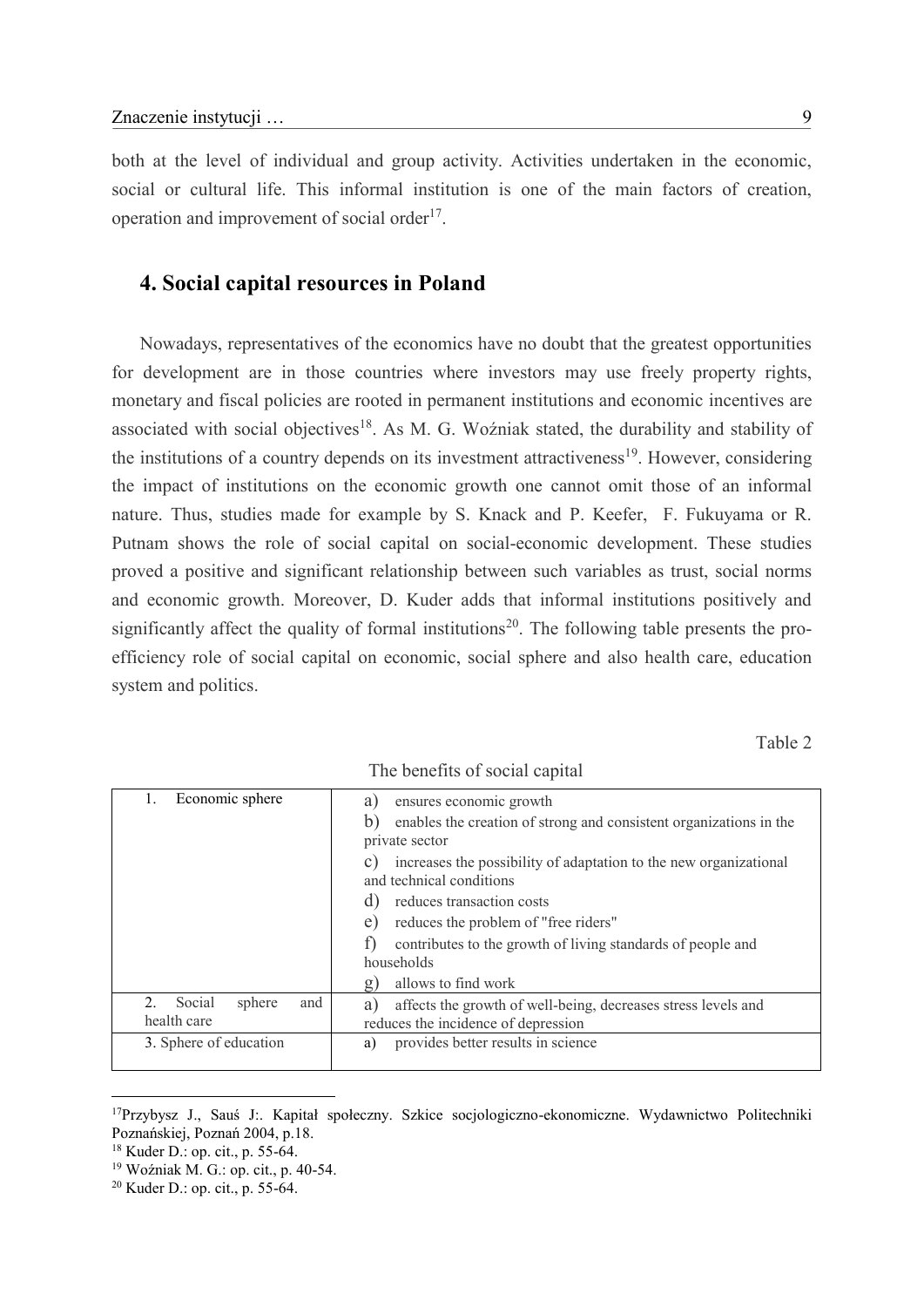| Sphere of politics | a) promotes democratic social order             |
|--------------------|-------------------------------------------------|
|                    | b) allows efficient self-organization of groups |
|                    | provides more efficient institutions            |

Source: own work based on: M. Theiss, Relatives - Friends - Citizens. Social Capital and local social policy. Wydawnictwo A. Marshall, Torun 2007, p. 76-101.

 Due to such vital importance of social capital in all aspects of life, unequivocal opinion of researchers that its level is too low in Poland, may negatively affect both the physical condition and health of individuals, innovativeness and competitiveness, and consequently also the level of prosperity in the country, and therefore sustainable development. As an example of a bad situation may be such indictors like: low voter turnout, the lack of knowledge on political issues, the low participation in social organizations and in public meetings which aim is to realize common good, low level of trust to other people, increased crime or too little interactivity between participants in social networks<sup>21</sup>. As it is pointed out by J. Hausner, "our growth is suffering from lack of social capital"<sup>22</sup>. In turn - as noted by E. Skawińska - low level of social capital results in incomplete utilization of sources of population activity and the opportunities arising from international integration and globalization<sup>23</sup>. Moreover, the negative consequences of low level of social capital in Poland, among others, one may find in low propensity to save which is the result of lack of trust in the stable development of the nation or high consumption compering to income, which reflects low intellectual aspirations. Therefore - according to authors of governmental report "Poland 2030. Development Challenges "- an increase of social capital and change of its form is one of the main challenges facing Poland in the next 20 years. These authors add that now, to address it, has to be produced a special kind of social capital so called development capital /or capital of competitiveness $/24$ . Such capital may play the key role in the Polish competitive fight in the global world of knowledge and innovation.

In Poland, the cyclic measurement of social capital are made by the authors of the study "Social Diagnosis" who identify it with the social network govern by moral standards or customs (and not or not only by the formal rules of law), which binds the entity with the society in a manner that enables it to interact with others for creating common good. In that

<sup>21</sup> Skawińska. E.: Rola kapitału ludzkiego i kapitału społecznego we wzroście konkurencyjności, [in:] Skawińska E., Cyrson E., Zalewski R.I.: Konkurencyjność przedsiębiorstw. Wydawnictwo Politechniki Poznańskiej, Poznań 2011, p.119-131.

<sup>22</sup> Hausner J.: Za dużo kapitalizmu, za mało … kapitału społecznego, [in:] Gołata K. (ed.): Bohaterowie polskiej transformacji. Wydawnictwo WAB, Warszawa 2009.

<sup>23</sup> Skawińska. E.: op. cit., s. 119-131.

<sup>24</sup> Polska 2030. Wyzwania rozwojowe, ed. M. Boni, Kancelaria Prezesa Rady Ministrów, Warszawa 2008, p. 344.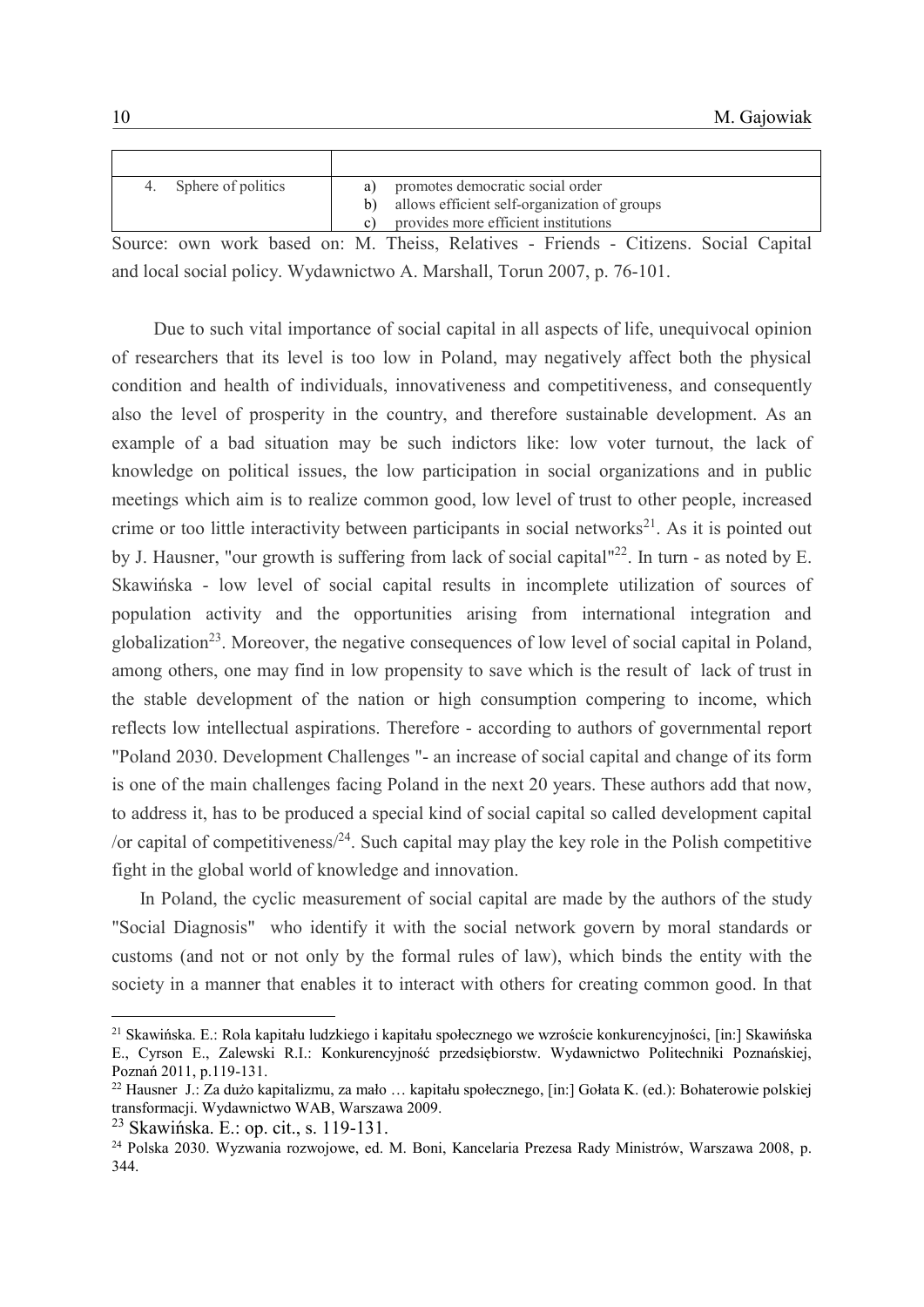study, as indicators of social capital are taken into account: interpersonal trust, a voluntary membership in a organization and performing in it any function, organazing, participating and speaking during public meetings, voluntary action for the local community, participation in elections and a positive attitude to democracy. Summary data for these dimensions are presented in the table below.

Table 3

|    | Indicator of social capital                         | Percentage of respondents       |
|----|-----------------------------------------------------|---------------------------------|
|    | Generalized trust                                   | 13,4%                           |
| 2. | Voluntary membership in a organization              | 14,8%                           |
| 3. | Acting in a organization                            | 4,8%                            |
| 4. | Non-compulsory participation in public meetings     | 22,9%                           |
| 5. | Speaking at the public meetings                     | 10%                             |
| 6. | Organizing public meetings                          | $5\%$                           |
|    | Voluntary work for the local community              | 15,6%                           |
| 8. | Participation in elections (local election in 2010) | 68,3%                           |
|    |                                                     | $(47,3%$ due to Public Election |
|    |                                                     | Committee)                      |
| 9  | Positive attitude to democracy                      | 26,8%                           |

Values of chosen spheres of social capital in Poland in 2011

Source: Diagnoza Społeczna 2011. Warunki i jakość życia Polaków, ed. J. Czapiński, T. Panek, Rada Monitoringu Społecznego, Warszawa 2011.

 In addition, resources of negative social capital in Poland, and hence the weakness of the informal institutional environment, one may observe by analyzing such indicators: the number of divorces, the existence of the "green zone", corruption, the number of organized criminal groups, or the scale of economic crime. Some of them are presented in the table below.

Table 4

|         | <b>Indicator</b>                           | Position / level / amount                           |
|---------|--------------------------------------------|-----------------------------------------------------|
|         | Grey Zone *                                | 25% of GDP (EU average is 15% of GDP)               |
| $2_{-}$ | Corruption**                               | 41. place among 178 countries in 2010 (according to |
|         |                                            | the CPI)                                            |
|         |                                            | 49. place among 178 countries in 2009 (as above)    |
| 3.      | Number of organized criminal groups ***    | 547 due to Central Bureau of Investigation in 2010  |
|         |                                            | 501 due to Central Bureau of Investigation in 2009  |
| 4.      | Economic crime (number of crimes detected) | 166.970 in 2010, about 0,9% more than in            |
|         |                                            | $2009$ ****                                         |
|         |                                            | 30% of Polish companies fell in the course of       |
|         |                                            | 2010 at least one victim of economic crime *****    |

#### Chosen examples of negative social capital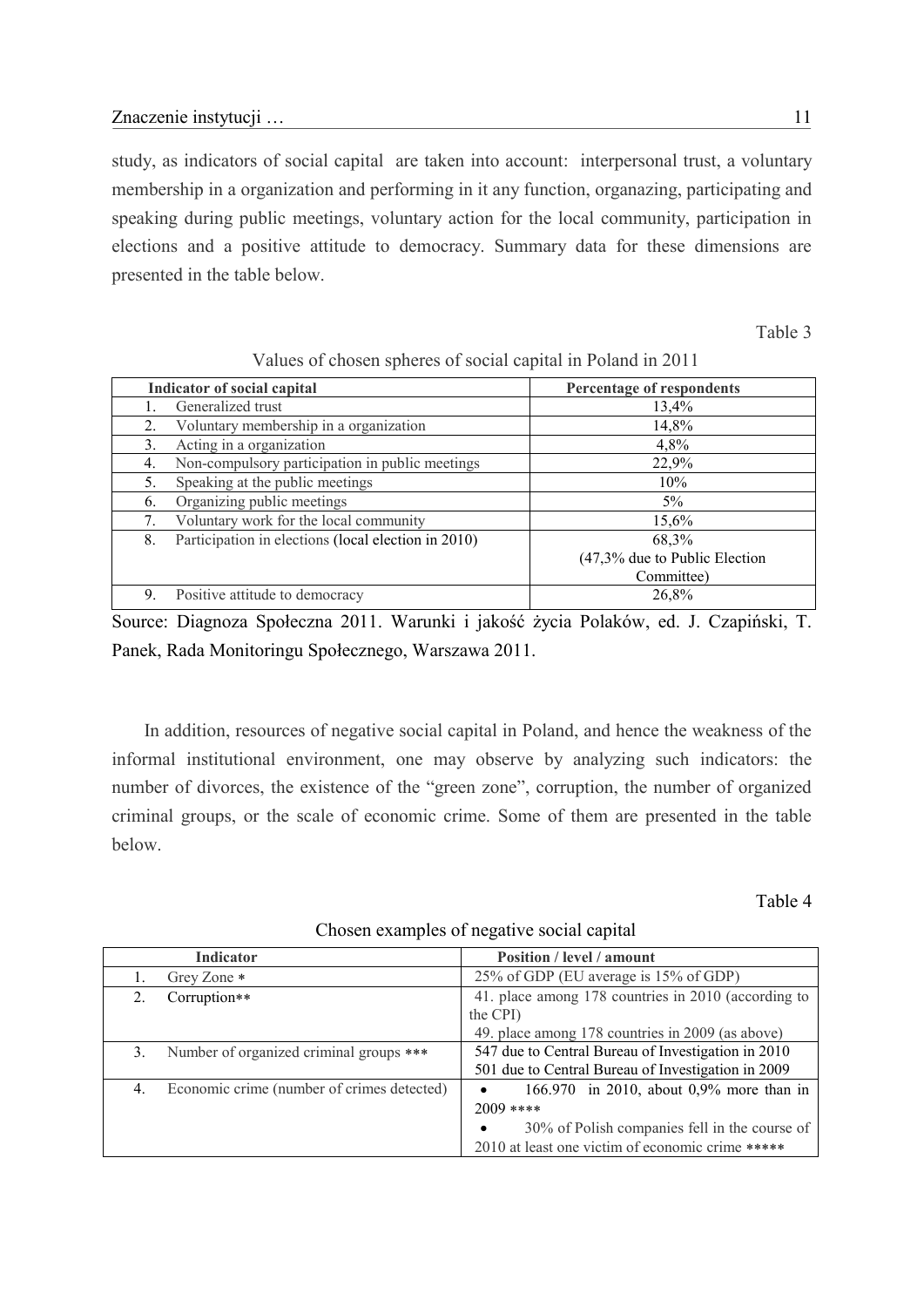Source: own work based on: \* Oszustwo – nasz sport narodowy. Fiskus nabiera się na banalne [sztuczki](http://wyborcza.biz/biznes/1,100896,7435228,Oszustwo___nasz_sport_narodowy__Fiskus_nabiera_sie.html). Gazeta Wyborcza, 8 stycznia 2010; \*\* Raport w sprawie korupcji na świecie, Transparency International; \*\*\* Raport "Sprawozdanie z działalności CBŚ KGP za 2010r", [www.cbs.policja.pl;](http://www.cbs.policja.pl/) \*\*\*\* Raport "Przestępstwa wszczęte, przestępstwa stwierdzone i wykrywalność w latach 1999-2010, Komenda Główna Policji, www.statystyki.policja.pl.

Due to the fact that in almost every analyzed by the authors of "Social Diagnosis" dimensions, the Poles turn out to be extremely poor in social capital resources, which - as noted by E. Skawińska - affects the poor economic competitiveness and innovativeness in light of the IMD and WEF rankings<sup>25</sup>, it becomes important to identify the causative factors, which are responsible for atrophy of social capital. In Poland there is still lack of deep studies on that matter. That is way such an attempt is made in this article. One may point such factors responsible for low level of social capital resources:

1. "great tear" associated with the transition from industrial age to the information society. This phenomenon concerns the erosion of social conditions: increase in crime, the collapse of law and order. Therefore, one may observe weakening of family ties, decrease in the number of marriages and births, a dramatic increase in number of divorces, single households, and children born out of wedlock. One may also observe a deep crisis of trust in social institutions. This process is accompanied by a whole series of liberation movements, which are aimed at freeing the individual from the constraints imposed by traditional social norms and moral principles.

2. the socialist system and the homo sovieticus union;

3. Polish radical transformation and the associated changes in management, hierarchy of believed values, the appearance of the molecular model, transformation's trauma, income disparities and irregularities in the privatization procedures;

4.constant dysfunctionality of justice;

5.deterioration of standards, customs and law in the sphere of public life;

6.short horizon of action, which is a consequence of political uncertainty; 7. intense culture of distrust, which is based on the belief that the intentions of the government or the institutions are determined by self-interest, resulting in low respect to both standards, the legal system and the institutions themselves<sup>26</sup>.

<sup>25</sup> Skawińska. E.: op. cit., s. 119-131.

<sup>&</sup>lt;sup>26</sup> Gracia E.: Kryzys argentyński w świetle nauki społecznej Kościoła. "Społeczeństwo", No. 2, 2002; Kochanowski J.: Rozpad i odbudowa kapitału społecznego. Referat na Konferencji 25 listopada 2002r. "Kapitalistyczna gospodarka rynkowa, a tzw. sprawiedliwość społeczna" Zeszyty Towarzystwa Ekonomistów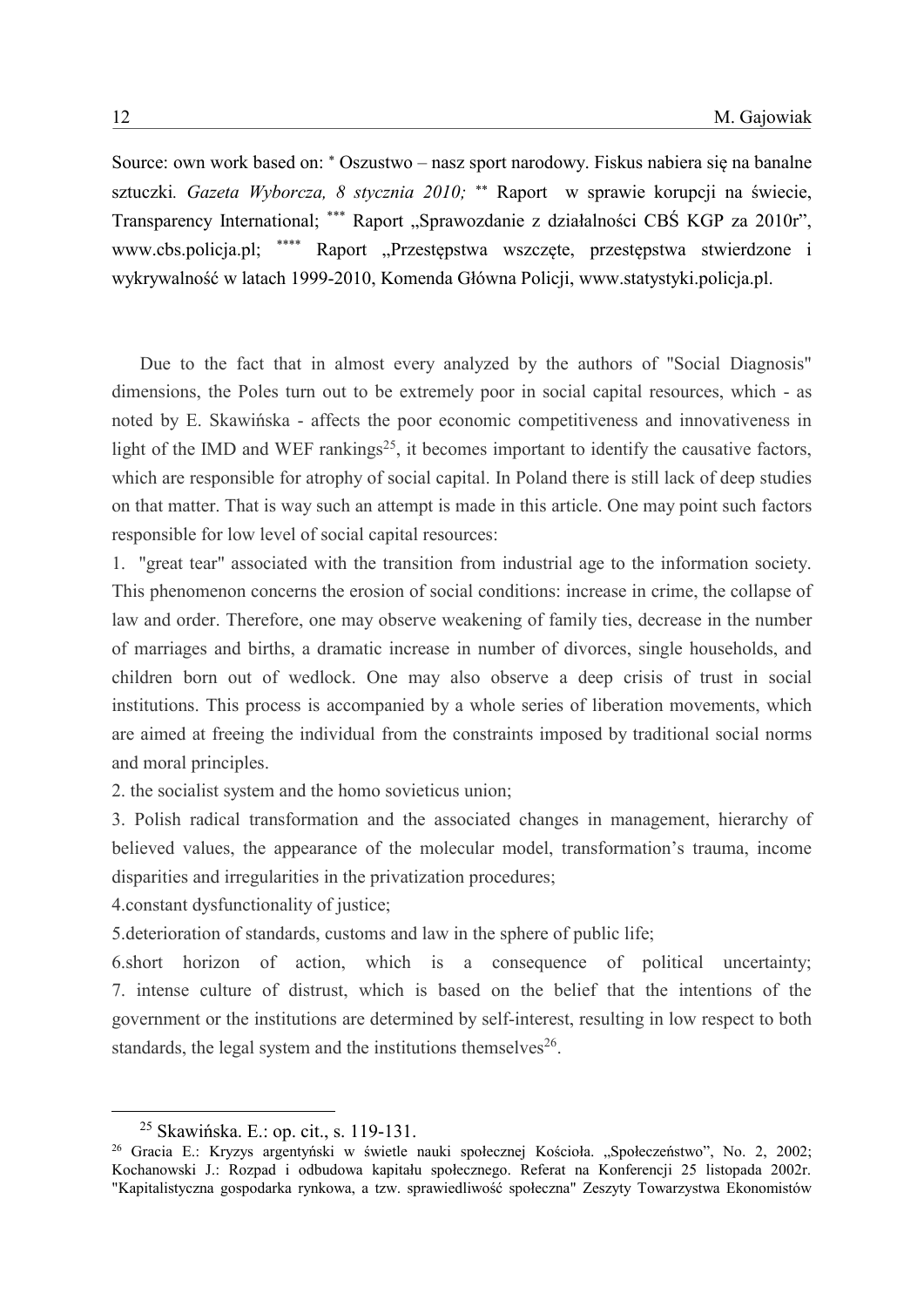It follows that prevailed in Poland until 1990 socialist system, then the transformation process have contributed largely to the atrophy of social capital. Formal institutions can be quickly modified. Unfortunately, it is harder to do that with those of an informal nature. Eulalia Skawińska notes that the transformation of social mentality is much slower than the changes in the material or formal institutions<sup>27</sup>. Moreover, as M.G. Woźniak adds, the "crucial role in the process of transformation of postsocialist economies and its effects in the real sphere is believed to be in attributable inherited informal institutions that determine the readiness of transfer institutions. Paternalistic expectations, mediocrity of work, lack of respect to the good work's organization and to law, demanding attitudes and other stereotypes of thinking and acting inherited from the centrally planned economy cannot be removed quickly by changing the external standards. Also, external standards of the liberal state will not universally and immediately trigger the ethos of labor, entrepreneurship, respect to contracts or liability" <sup>28</sup>. Therefore one of the main challenges facing Poland, apart from reforming the formal institutions, is to reconstruct the informal institutional environment. I agree with those researchers who suggests that "high social costs of institutional change in post-socialist economy cannot be an argument for its abandonment. An alternative would be the institutional incoherence resulting in time in "wild capitalism", where the power is conversed to the property and  $[...]$  there are no chances to build civil society<sup> $129$ </sup>..

#### **5. How to stimulate social capital? New approach**

In view of the dramatically low level of social capital in Poland, it is made numerous attempts to build and develop its basic resources. These activities have different impact and are taken in a different scale. At the national level one cannot omit the Strategy "Poland 2030. Development Challenges". This governmental document contains many recommendations, which used in practice may contribute to increase of social capital's designates in Poland. In this Report many attention is being paid to such factors as educational system, civil society, local government or culture, which all can significantly contribute to the generation of social capital and change unfavorable rankings for Poland. The major recommendations include those which can stimulate the development of civil society and force its cooperation with local government. It is seemed to be important, therefore, to create law governing activities of

Polskich. Zeszyt 7, styczeń 2003; Herbst M.: Kapitał ludzki i kapitał społeczny a rozwój regionalny, Centrum Europejskich Studiów Regionalnych i Lokalnych UW. Wydawnictwo Naukowe Scholar, Warszawa 2007.

<sup>27</sup> Skawińska. E.: op. cit., s. 119-131.

<sup>28</sup> Woźniak M. G.: op. cit., p. 40-54.

<sup>29</sup> Ibidem.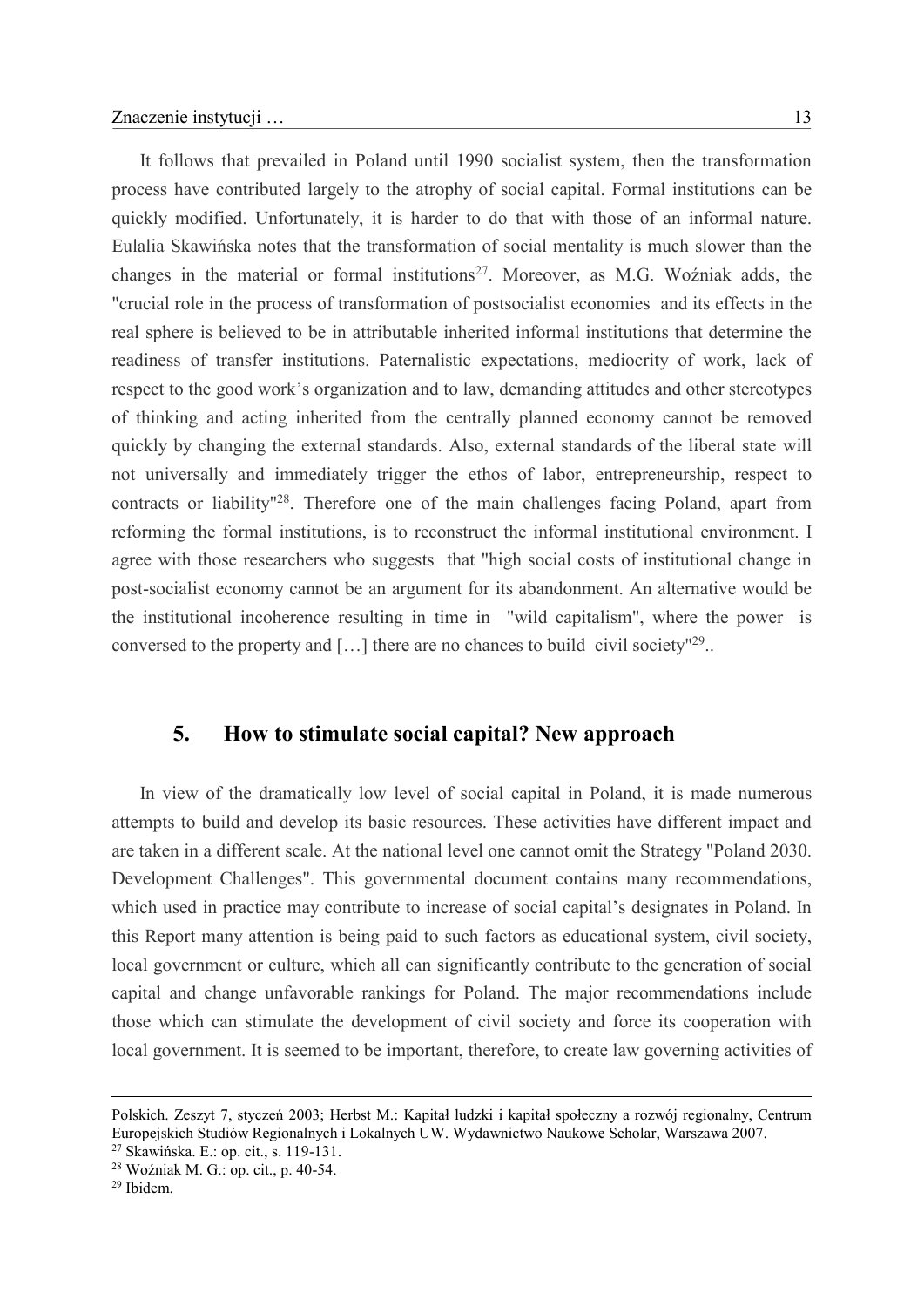the civil society and the long-term strategy for its support, as well as enhancing the role of social and civic consultations. In addition, the decentralization of decision-making process of financing national and local activities and providing support of governmental agencies to local governments can build a basis for the development of social capital resources. According to the authors of this Strategy it is also important to redefine the role of public media, so that they become a source of standards for reliable information, public debate, high culture. Public media are also able to promote attitudes and values consistent with the needs of social capital improvement. It is also necessary to create a comprehensive strategy for the development of culture identified with a resource responsible for country's development. Allowing mass access to cultural heritage of the country may also contribute to build proper attitudes in a society. What's more, the development of the creative sector, as well as promoting individual and grassroots creativity is becoming an important element in building social capital<sup>30</sup>.

It is no doubt that the recommendations contained in the Strategy aim to realize the common good of whole society, but implementation them at the national level is a long and at the same time expensive process. Unfortunately, although the ambitions of politicians are high, without the involvement of individuals, their willful desire to change the current social and economic situation in Poland dominated by distrust, including especially lack of trust to government and politicians, these recommendations do not have any chances for success. Moreover, often high-flown ideas, if they are passwords without coverage, and perhaps they are only the campaign slogans, will not find acceptance among the society and destroy the remnants of public trust. One should also not forget the role of a family in the process of creating social capital. Therefore it is not denied that an appropriate social policy which aims not only to promote the formation of families, but also to facilitate the effort of raising children (as for example the creation of nurseries, kindergartens, schools, financial aid, but not on the poverty line) can positively stimulate public trust.

 It should also be added here that nowadays appeared many opinions that a better way to stimulate activity of human beings and build what is covered by the term of social capital is to promote bottom-up activity of population. Therefore, attempts to create and develop social capital requires knowledge about the specific local context. At the local level one can easier adapt to the expectations and needs of the population in the best way. As P. Poławski concludes, "the existence of a generalized norm of reciprocity at the level of large populations is questionable, if at all, one can talk about it, but rather in small collectivities in which

<sup>30</sup> Polska 2030. Wyzwania rozwojowe, op. cit., p. 344.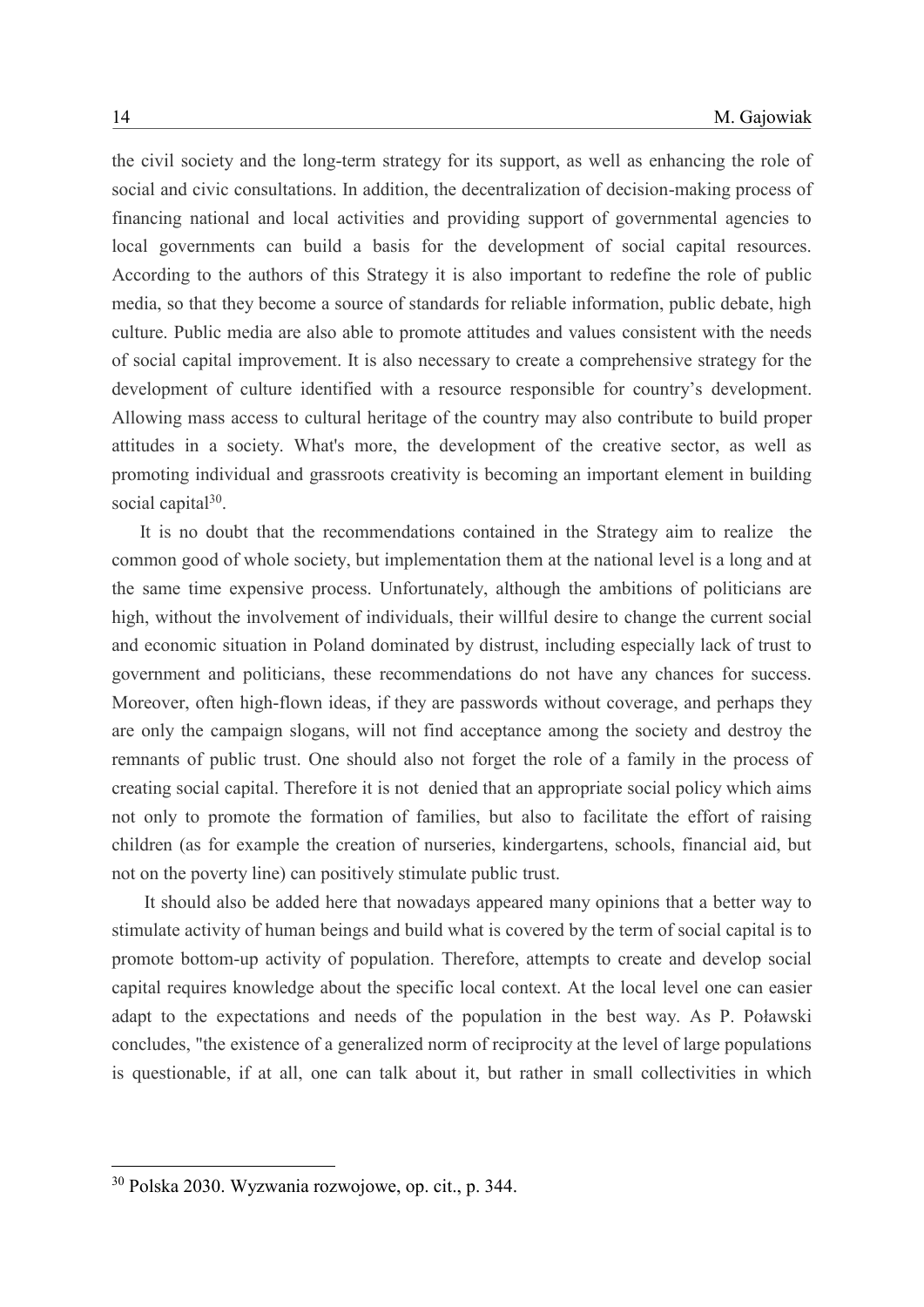relationships are based on "face to face" contact<sup>31</sup>  $(P.$  Poławski, 2011). Examples illustrating the attempts of building local communities, where the relations lead to the construction of basic resources of social capital, and which aim is to contribute to the public good is not missing out in Poland. One may point here a bottom-up projects taken under such programs as "Leader" and "Act locally". They are particularly visible on local, rural areas, also on those, where the public farms were situated before the transformation process and where the socialist system in a particular way used to realized its purpose of atomizing human beings. The basic aim of those projects is to mobilize rural communities by incorporating social and economic partners in planning and implementing local initiatives. Locality allows a better identification of existing problems, as well as more adequate to the possibilities of their solution. These programs combine both human, natural, cultural, historical resources, knowledge and skills of representatives of three sectors: public, private and society to achieve the common good. Bottom-up community involvement is consolidating and strengthening the consistency of decisions and teach to take responsibility for project's implementation and consequently contribute to the growth of social capital. It teaches its participants how to be an active citizen. This programms can also deliver to them

#### **6. Final remarks**

<u>.</u>

such features like innovation, creativity and entrepreneurship.

In conclusion, it should be noted that the currently observed phenomenon of widening income disparities between countries does not result solely from the uneven accumulation of physical and financial capital or various macroeconomic and structural policy undertaken in response to external shocks. More often, emerge opinions that the uneven development of countries is influenced by the quality of institutions, but not only by those of a formal nature. Important here is also the quality of these informal and often intangible institutions like for example social capital. As aptly concludes B. Będziak, "in the face of the depletion of cheap resources and easy opportunities to achieve economic growth, socio-economic development, and thus development in all aspects of life highly developed societies will not be possible without the strengthening of ties and trust in society. Although called the next stage of evolution, civil society, information society, knowledge-based economy, any form requires cooperation, relationships, information flow and, out of which grows previous - trust" <sup>32</sup>. Therefore, the authors of the government's report "Poland 2030. Development Challenges"

<sup>&</sup>lt;sup>31</sup> Poławski P.: Po ciemniej stronie: o niezbyt dobry kapitale społecznym i społecznych więziach. "Polityka Społeczna", No. 5-6, 2011, s. 15 and next.

<sup>&</sup>lt;sup>32</sup> Będzik B.: Deficyt kapitału społecznego zwiastunem nadchodzących kłopotów. "ACTA Scientarium Polonorum, Oeconomica", No. 9, 2010, p.15-21.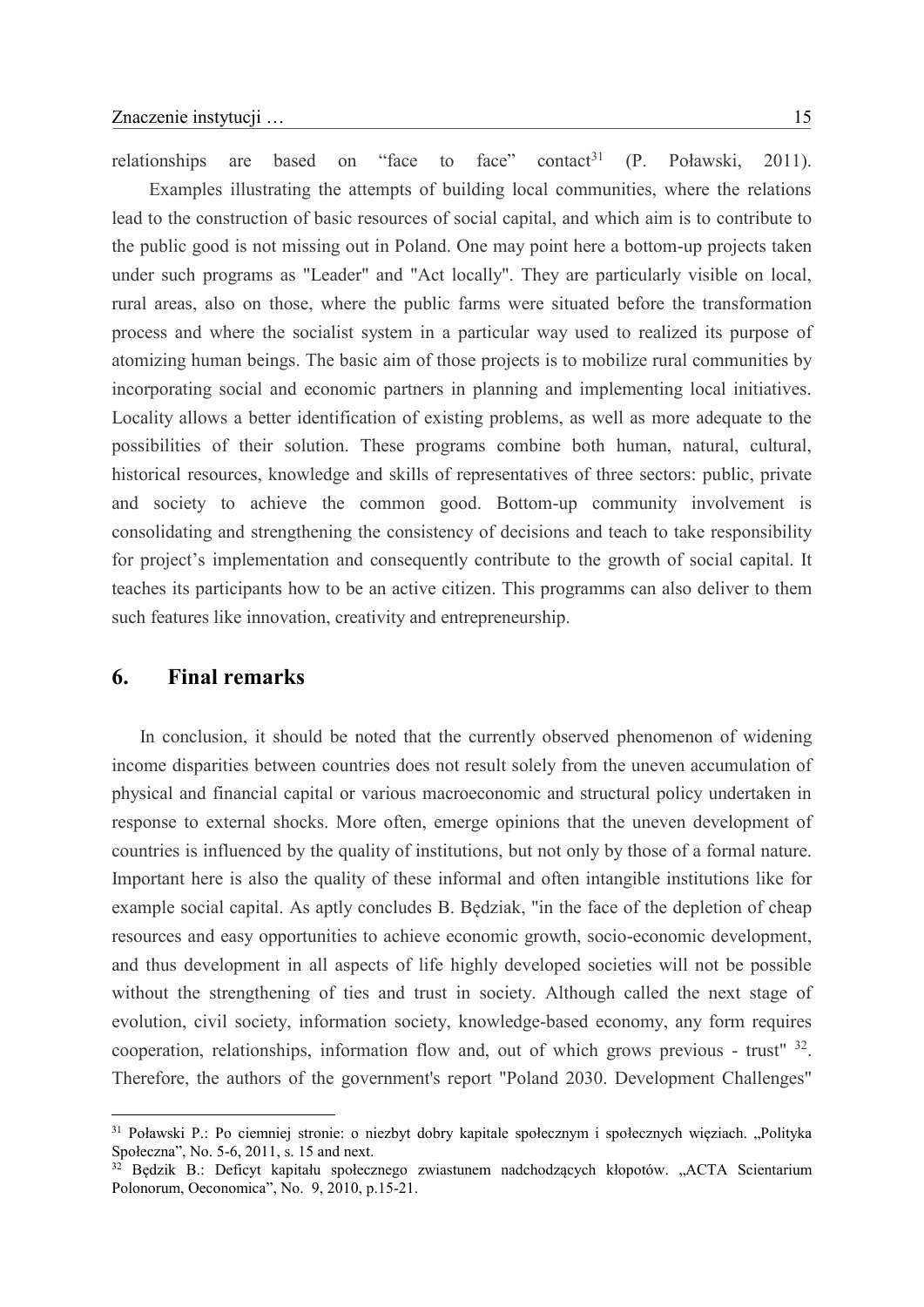point that to strengthen social capital understood as a capital of development it is important to consolidate postmaterialistic attitudes that emphasize self-fulfillment, life satisfaction, quality of life, which combine with such elements as environmental interest, human rights, participation in public life, the emancipation of social minorities. The low importance attached to postmaterialistic values (e.g. freedom of expression) may interfere with the development of innovation and creativity, which are now key factors in development process<sup>33</sup>. Moreover, the growth of fundamental social capital designates can also be seen in the improvement of macroeconomic policy, improvement of legal, administrative and financial environment. Imperfect law and poor quality of formal institutions awakens distrust, uncertainty and the reluctance of the population, which in turn weakens its activity. It is also important not to forget about small groups of people that act locally. This bottom-up initiatives can in much better, faster and cheaper way build relations based on trust, loyalty and reliability. Importance of them is unquestionable and after few years it is worth to take deep studies on their role on social capital improvement in Poland.

# **Bibliography**

- 1. Będzik B.: Deficyt kapitału społecznego zwiastunem nadchodzących kłopotów, "ACTA Scientarium Polonorum, Oeconomica", No. 9, 2010.
- 2. Coleman J.S.: Podstawy decyzji zbiorowych", [in:] Kempy M., Szmatka J.: Współczesne Teorie Wymiany Społecznej. PWN, Warszawa1992.
- 3. Dasgupta P.: Trust as a commodity, [in:] Gambetta D. G. (ed.): Trust: Making and Breaking Cooperative Relations. Basil Blackwell, New York 1988.
- 4. Diagnoza Społeczna 2011. Warunki i jakość życia Polaków, ed. J. Czapiński, T. Panek, Rada Monitoringu Społecznego, Warszawa 2011.
- 5. Earle T. C., Cvetkovich G. T.: Social trust: Toward a cosmopolitan society. Praeger, Westport 1995.
- 6. Giddens A.: Konsekwencje nowoczesności. Wydawnictwo Uniwersytetu Jagiellońskiego, Kraków 2008.
- 7. Gracia E.: Kryzys argentyński w świetle nauki społecznej Kościoła. "Społeczeństwo", No. 2, 2002.
- 8. Hausner J.: Za dużo kapitalizmu, za mało … kapitału społecznego, [in:] Gołata K. (ed.): Bohaterowie polskiej transformacji. Wydawnictwo WAB, Warszawa 2009.

<sup>33</sup> Polska 2030. Wyzwania rozwojowe, op. cit., p. 344.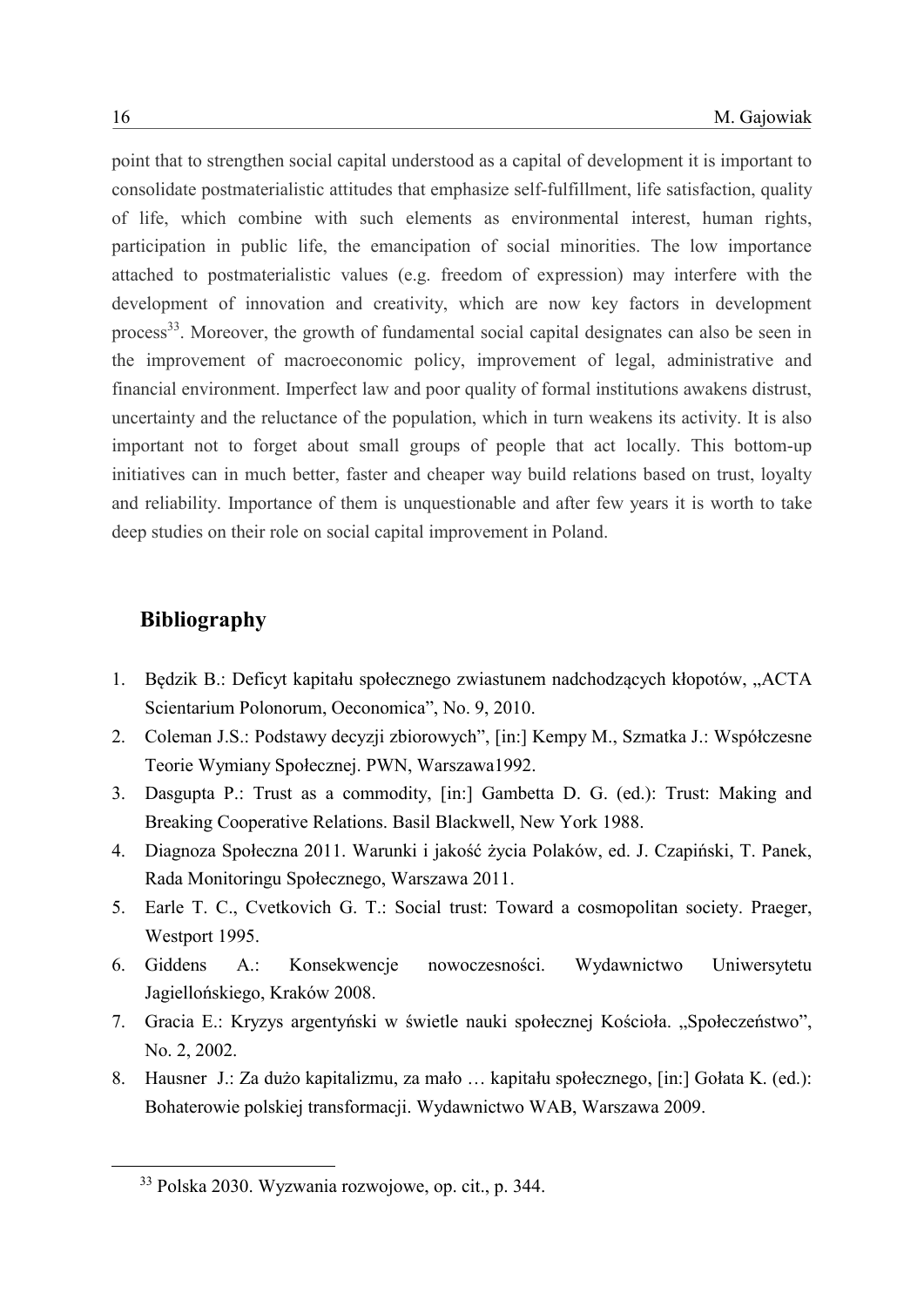- 9. Herbst M.: Kapitał ludzki i kapitał społeczny a rozwój regionalny, Centrum Europejskich Studiów Regionalnych i Lokalnych UW. Wydawnictwo Naukowe Scholar, Warszawa 2007.
- 10. Horodecka A.: Instytucjonalizm i podejście instytucjonalne do polityki gospodarczej. "Polityka Gospodarcza", No. 5-6. 2002.
- 11. Knack S., Keefer P: Instutuions and Economic Performance: Cross-Country tests Using Alternative Institutional measures. "Economic and Politics", No. 7, 1995.
- 12. Kochanowski J.: Rozpad i odbudowa kapitału społecznego. Referat na Konferencji 25 listopada 2002r. "Kapitalistyczna gospodarka rynkowa, a tzw. sprawiedliwość społeczna" Zeszyty Towarzystwa Ekonomistów Polskich. Zeszyt 7, styczeń 2003.
- 13. Kołodko G. W.: Instytucje i polityka a wzrost gospodarczy. "Ekonomista", No. 5, 2004.
- 14. Kuder D.: Instytucje wspierające wzrost gospodarczy w wymiarze teoretycznym, [in:] Kopycińska D. (ed.): Polityka ekonomiczna państwa we współczesnych systemach gospodarczych. Wydawnictwo Print Group, Szczecin 2008.
- 15. Matysiak A.: Źródła kapitału społecznego. Wydawnictwo Akademii Ekonomicznej im. O. Langego we Wrocławiu, Wrocław 1999.
- 16. North D. C.: Economic Performance Through Time. "American Economic Review", No 84, 1994.
- 17. North D. C.: The process of Economic Change, UNU/WIDER, March 1997.
- 18. Orłowski W. M.: W pogoni za straconym czasem. Wzrost gospodarczy w Europie Środkowo-Wschodniej 1950-2030. PWE, Warszawa 2010.
- 19. Polska 2030. Wyzwania rozwojowe, red. M. Boni, Kancelaria Prezesa Rady Ministrów, Warszawa 2008.
- 20. Poławski P..: Po ciemniej stronie: o niezbyt dobry kapitale społecznym i społecznych więziach. "Polityka Społeczna", No. 5-6, 2011.
- 21. Przybysz J., Sauś J.: Kapitał społeczny. Szkice socjologiczno-ekonomiczne. Wydawnictwo Politechniki Poznańskiej, Poznań 2004.
- 22. Skawińska E.: Transformacja systemowa polskiej gospodarki, [in:] Skawińska, E, Sobiech-Grabka, K.G., Nawrot, K. A.: Makreoekonomia, Teoretyczne i praktyczne aspekty gospodarki rynkowej. PWE, Warszawa 2010.
- 23. Skawińska E.: Rola kapitału ludzkiego i kapitału społecznego we wzroście konkurencyjności, [in:] Skawińska E., Cyrson E., Zalewski R.I.: Konkurencyjność przedsiębiorstw. Wydawnictwo Politechniki Poznańskiej, Poznań 2011.
- 24. Sobiech K., Woźniak B.: Ekonomia instytucjonalna, [in:] Ratajczak M. (ed.): Współczesne teorie ekonomiczne. Wydawnictwo Akademii Ekonomicznej w Poznaniu, Poznań 2005.